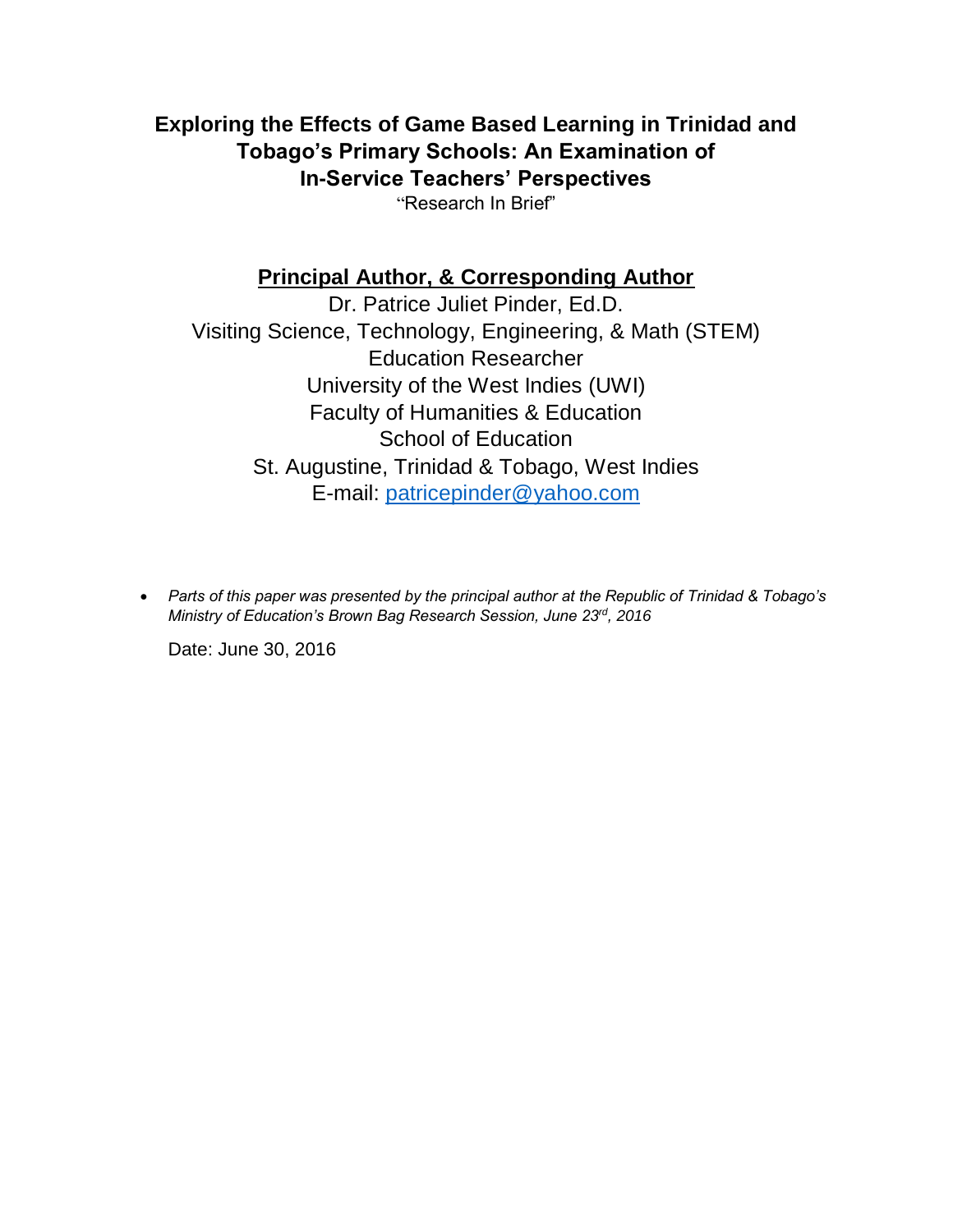# ABSTRACT

Although game based learning (gbl) has been widely utilized by the military, education, marketing, and advertising sectors, its effectiveness as a learning strategy or training tool is still unclear (Ariffin, Oxley, & Suliman, 2014). The present study addresses this gap and examines the effectiveness of using game based learning in primary school instruction, particularly in Trinidad and Tobago where little research has been conducted at the primary and pre-school levels. This study employs a mixed-methods research approach and is made of (1) a quantitative questionnaire for teachers and (2) interviews with teachers to get their views/perspectives on the benefits or effects of game based learning to the teaching and learning processes. Data findings from the current study should begin to fill in the research gap with respect to using game based learning as an effective teaching and learning strategy in Trinidad and Tobago's primary schools.

**Key words: game based learning, teachers' perspectives, & primary instruction**

*.*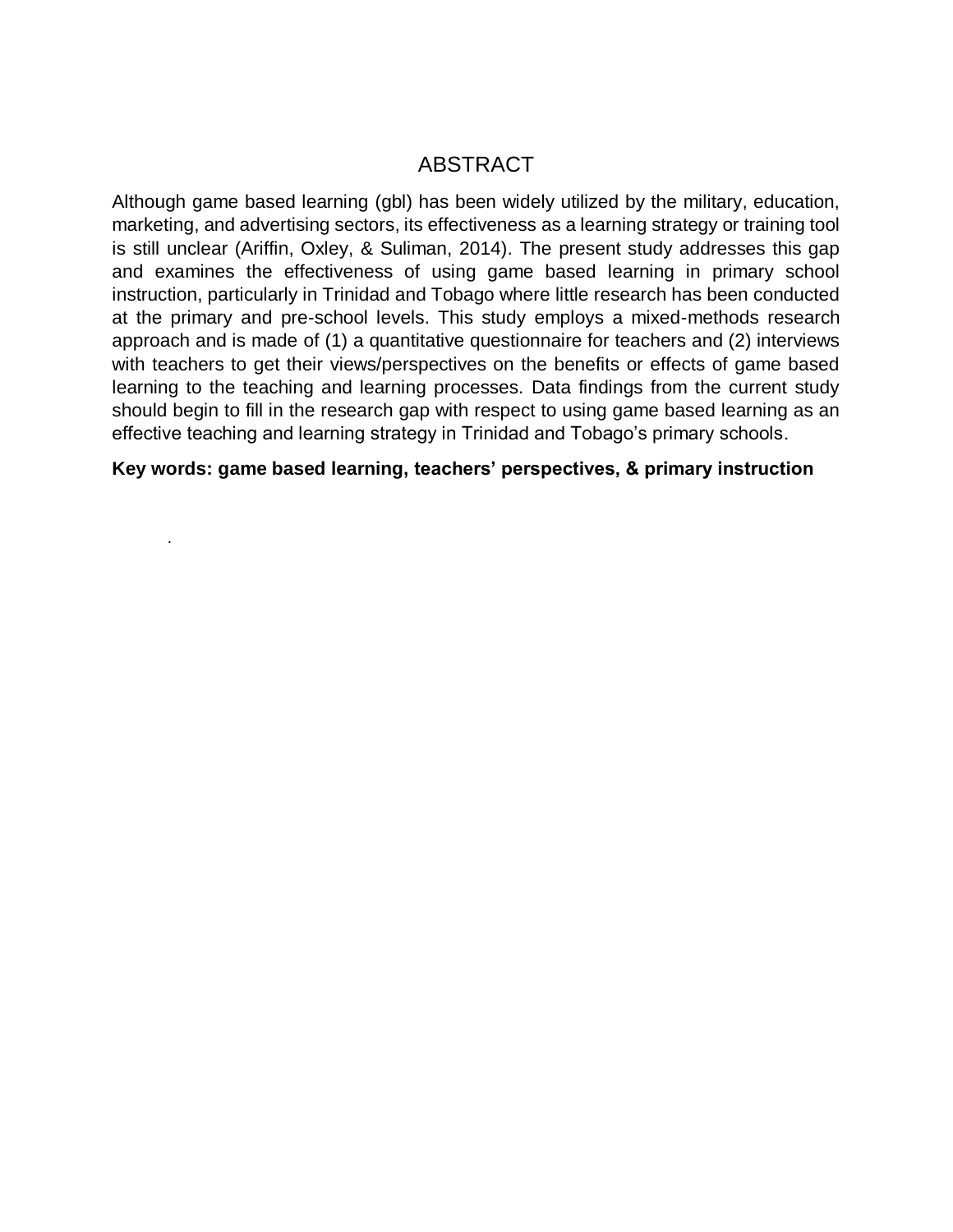# INTRODUCTION

Game based learning (gbl) is becoming a "way of teaching in education" and consists of two types: (1) digital game based learning (DGBL) and (2) non-digital game based learning (NDGBL) (Naik, 2015, p. 2). Although the NDGBL is the "less popular" form of game based learning, it serves as a "vital part of teaching tools in education (Naik, 2015, p. 2)."

Game based learning, whether in the DGBL form or in the NDGBL form, involves three elements:

- competition—which may involve student vs. student, student vs. teacher, or student trying to gain the highest score he or she can
- engagement—when a child/student plays a game that engages curiosity and imagination, the learning element is NOT noticed, so the child learns for FUN while gaining VALUABLE knowledge/concepts
- immediate rewards—which entail:
	- (1) awarding points to the game based learning participant(s)
	- (2) giving descriptive feedbacks—teachers can give descriptive feedbacks to their students at the end of their game play, and
	- (3) teachers can "acknowledge correct answers" of their students while they are engaged in 'game play.'

(http://study.com/academy/lesson/game-based-learning-definition-and-examples.html)

Overall, one may deduce that game based learning is more transferable to realworld scenarios than the traditional 'chalk' and 'talk' lectures/traditional teaching sessions. In addition to game based learning involving competition, engagement, and immediate rewards, it is also considered to be linked to two key educational theories—*constructivist*  and *cognitive theories*. Learning through games is described as one of the most effective ways to learn as games can improve upon: content mastery, social skills, and higherordered thinking skills (Adler, 1997, and Stanley, 2009 as cited in Karadag, 2015).

Moreover, some researchers (Biffi et al., 2016; Pinder, 2013, 2008; Sawyer, 2004; Su & Cheng, 2013) believe that game based learning can improve upon constructivist skills such as: students' co-constructing new knowledge, student(s) actively engaging in their own learning process, and student(s)/learner(s) moving away from being novice(s) to becoming expert(s) in concept(s) understanding. In his research study entitled "*Preservice Teachers' Perceptions on Game Based Learning Scenarios in Primary Reading and Writing Instruction Courses,"* Karadag (2015) emphasized the need for students to develop the following cognitive skills through game based learning:

• concept/content understanding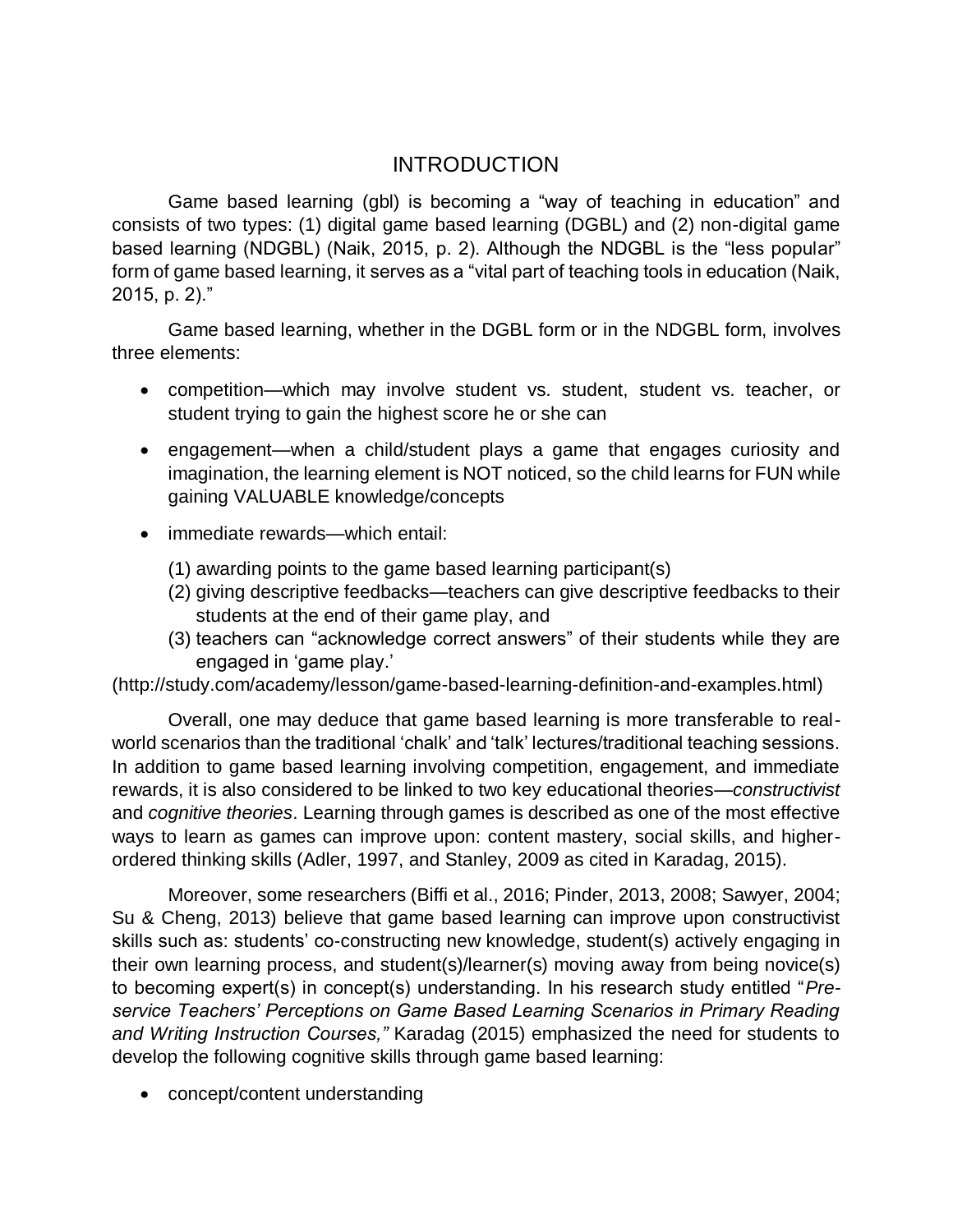- higher ordered thinking skills
- memory and thinking skills (recall).

Although game based learning has been widely used by the military, education, marketing, and advertising sectors, its effectiveness as a learning strategy or a training tool is still unclear (Ariffin, Oxley, & Sulaiman, 2014). Scant research has examined how educators perceive the use of game based learning in the classroom as a strategy to improve teaching (Can & Cagiltay, 2006 as cited in Pastore & Falvo, 2010). Further, "understanding teachers' attitudes toward gaming could prove beneficial, thus, there is a growing need for research on this topic (Pastore & Falvo, 2010, p. 2)." This study was conducted because of the aforementioned, and given that there has been very little documented research on game based learning at the primary school level in the Caribbean, specifically in Trinidad and Tobago. The present study fills in the identified research gap in the international research literature.

# REVIEW OF LITERATURE

Global Snapshots on Game Based Learning: An Around the World Tour of the Literature on Game Based Learning (Research Findings).

Game based learning research is prevalent in countries such as: the USA, Taiwan, Turkey, and Jordan, but less prevalent in the Caribbean, for example, Trinidad and Tobago.

## **USA Snapshot**

Biffi et al. (2016) in their research "*Developing an educational tool to model food chains,"* came up with a special tool called the *Peruvian Food Chain Jenga*, which was developed as a special educational tool in order to engage upper elementary/primary school children in their thinking about the core ideas of ecosystems. What researchers found were: (i) students had positive opinions of the educational tool as was evident from their scores on their self-reported questionnaires, and (ii) most of the science teachers/educators and professors who had a chance to 'test" and 'comment about the tool' had positive feedbacks about the tool and stated that it could be used as an introduction to a unit or reinforcement/review at the end of a teaching unit.

Pinder's 2008 and 2013 published quantitative findings with grade 1 Atlanta, Georgia African American students and Baltimore City Public School Elementary Teachers found that games influenced students' motivation and science achievement. Specifically, when elementary teachers were questioned about their perceptions on the "effectiveness of gaming and science learning within the elementary classroom," 100% of teachers viewed game board activities as being "highly effective" in increasing students' motivational levels to do science. Sixty percent of the teachers questioned viewed game activities as being "highly effective" in simplifying scientific concepts for K– 5 students and the same percentage of teachers viewed game board activities as being "highly effective" in improving K–5 students' conceptualization of scientific concepts.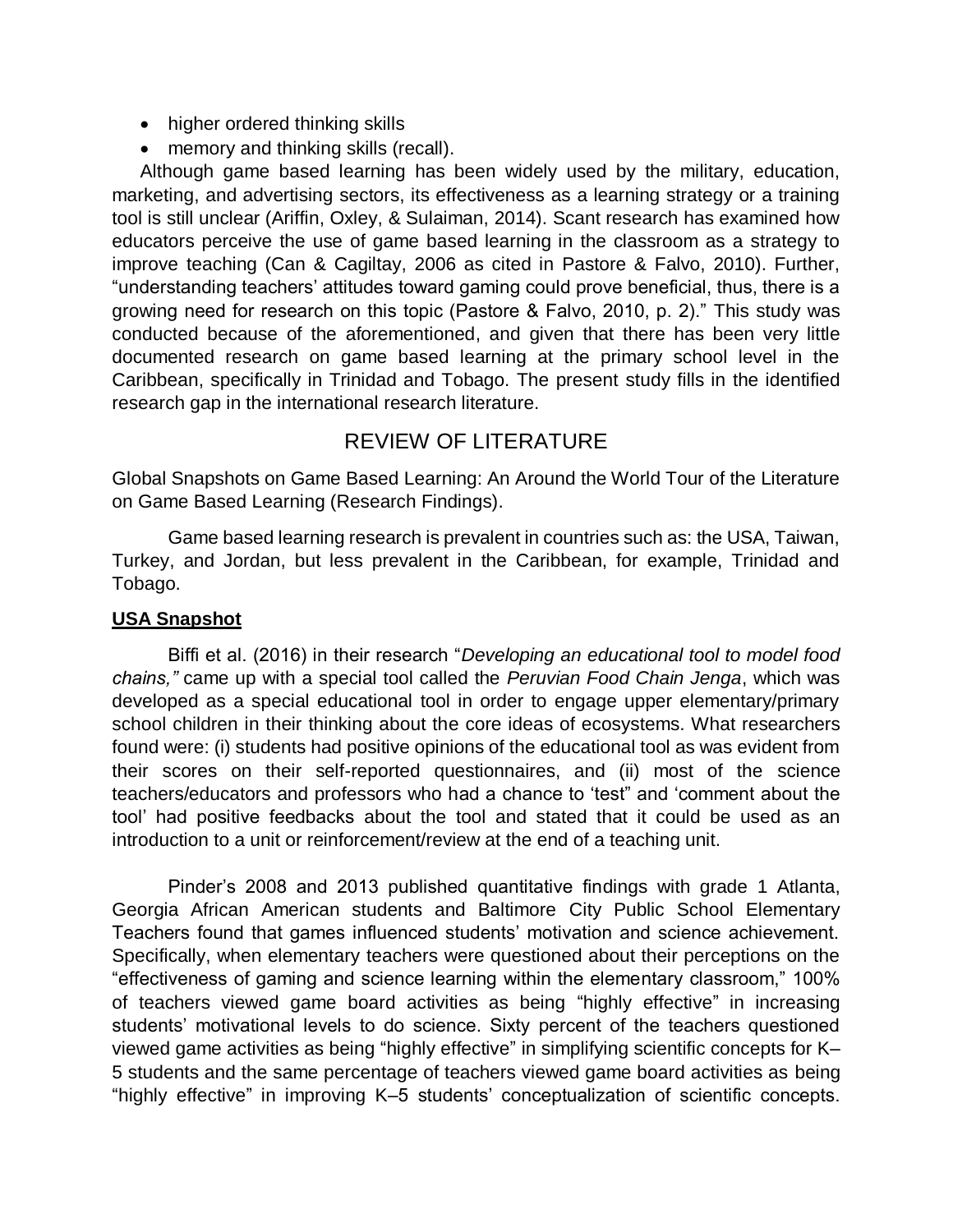Students' data also revealed that the use of instructional games with traditional teaching notes were effective in improving students' test scores as 70% of students' post-test 1 scores (recorded after the use of instructional games + lecture notes) were higher than that of their pre-test scores (recorded before the use of instructional games + lecture notes). Additionally, the students' post-test 1 mean score of 97.6% was much higher than their pre-test mean score of 72.9%. In fact, the students' post-test mean score represented a 24.7% increase over that of their pre-test mean score.

Pastore & Falvo (2010) conducted a study entitled "*Video games in the classroom: Pre-and in-service teachers' perceptions of games in the K–12 classrooms*." In their study, a sample of 98 participants—53 in-service and 45 pre-service teachers completed a quantitative questionnaire (survey) and four open-ended interview questions, which examined their "perceptions of gaming in the classroom environment." Results indicated that the two groups of teachers "felt that gaming was a good use of technology for enhancing learning and motivating students," and they felt that "gaming in the classroom would grow in the next five years (Pastore & Falvo, 2010, p. 1)."

## **Taiwan Snapshot**

Cheng, Kuo, Lou, & Shih (2012) conducted a quantitative study consisting of: (1) an experimental study utilizing pre-tests and post-tests, and (2) a 5-point Likert quantitative questionnaire. The pre-test/post-test were used to assess the effectiveness of Cheng et al.'s constructed online competitive game based learning system on 35 Junior high school students' achievement. The experiment lasted 10 weeks. The quantitative questionnaire was used to examine students' (users') satisfaction with the constructed online competitive game based learning system. Results of the study revealed that (i) the online competitive game based learning system was effective for the students' learning, and (ii) most of the students were satisfied with the constructed online game based learning tool (Cheng, Kuo, Lou, & Shih, 2012, p. 1).

#### **Turkey Snapshot**

Karadag (2015) conducted a study entitled "*Pre-service teachers' perceptions on game based learning scenarios in Primary Reading and Writing instruction courses."* In his study he utilized 189 pre-service teachers and data were collected by way of a quantitative questionnaire and semi-structured interviews. Results showed that 75%– 96% of the teachers agreed to such statements as:

- (i) game based learning can be used in any phase of primary teaching
- (ii) game based learning practices should be increased in primary teaching, and
- (iii) game based learning is an effective tool, which can help to assess or to evaluate primary school students' skill sets

Kirikkaya, Iseri, & Vurkaya (2010) also conducted a study entitled "*A board game about space and solar system for primary school students.*" In their mixed-methods Turkish study, they used 40 primary school students and 16 Science and Technology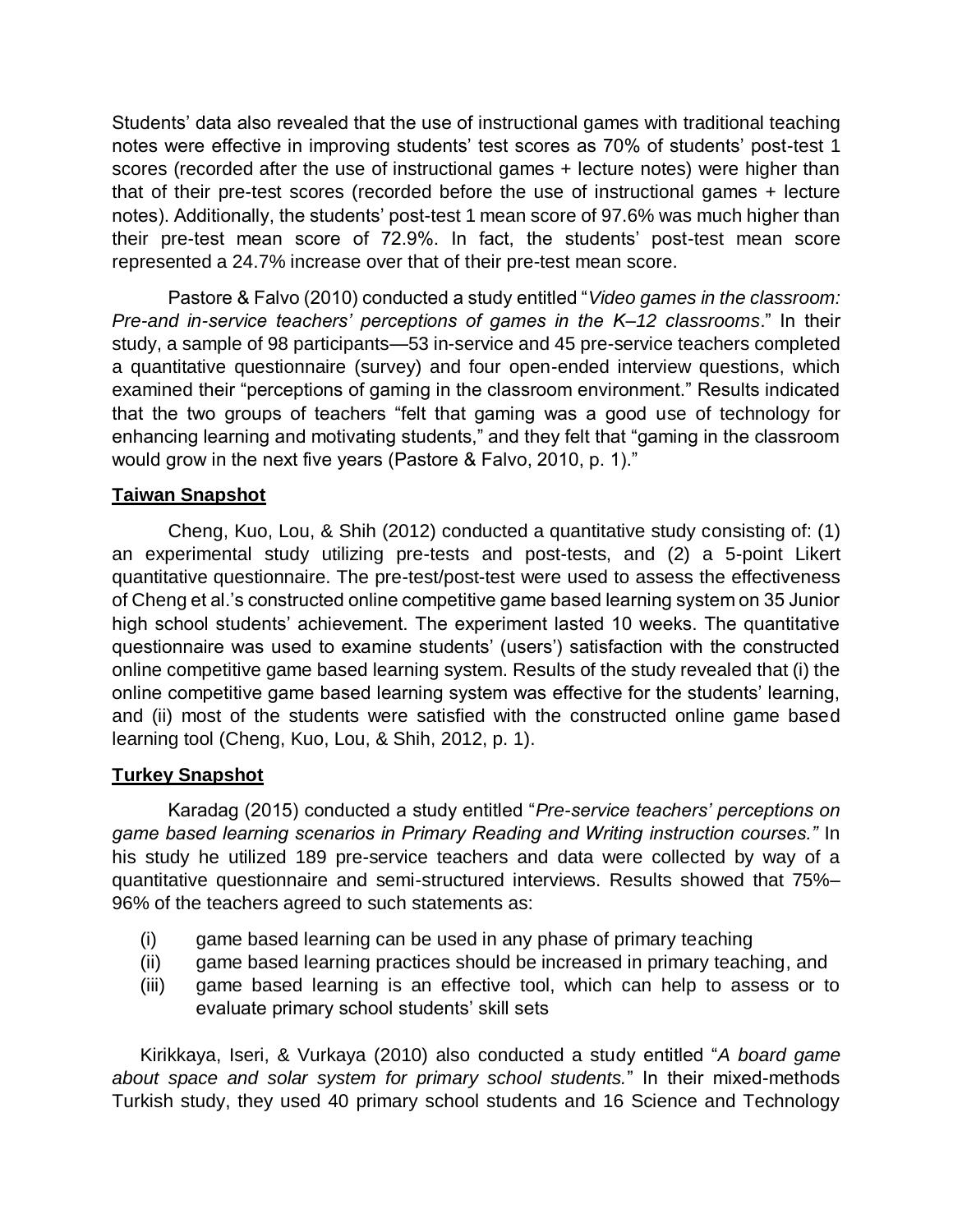teachers. Results found that teachers thought that the game activity used helped to increase students' motivation and students were found to enjoy the use of games.

#### **Jordan Snapshot**

Sarhan, Alzboon, Al Mufleh, & Alzboon (2011) and Alzboon, Olimat, & Alzboon (2013) conducted a study entitled *"Features of computerized educational games in sciences of the elementary phase in Jordan from the point of view of specialists in teaching science and computer subjects.*" In their study, a sample of 160 specialists in teaching science and computer were utilized. They also utilized a quantitative study involving the use of two-way ANOVA tests for variance analysis of factorial design (2x2) and Wilks Lambda values calculation for a one-way variance analysis test. The study revealed several results: The participants enjoyed a high awareness level with the features of the computerized educational games, and believe that it was important to insert these features in games designs, but they showed no interest in the features of explorative learning and creative learning. Results also unveiled the lack of differences of statistical signs in the individuals' estimations of the computerized educational games features, owing to the specialization, or to the interaction between the academic specializations, or to the interaction between the academic specialization and the exposure to training in the computerized educational games designing field.

#### **Caribbean—Trinidad & Tobago Snapshot**

Documented research in the international research literature on game based learning (whether non-digital or digital game based learning) in the Caribbean in general and in Trinidad and Tobago specifically is seriously lacking especially research at the primary school level with primary school teachers and students. Of the few documented research studies (Kalloo & Mohan, 2012 a & b; Mohammed & Mohan, 2011), the focus has been on either high school or university/college level students. For instance, Kalloo & Mohan (2012 a & b) conducted a study in which they explored the use of game based learning, personalization, and multiple learning strategies, in conjunction with mobile learning as tools to assist in the improvement of high school students' mathematics (algebra) performance. As a result of the aforementioned strategy, Kalloo and Mohan found: (1) students in their study were able to improve their math (algebra) performance and were excited about learning using a "mobile device," but (2) the mobile tool did not appear to make a significant impact on students who were learning algebra concepts for the first time, the real positive effects/benefits were seen only with students who had taken algebra before in a previous term (Kalloo & Mohan, 2012 a & b).

Additionally, Mohammed and Mohan in 2011 in their work "*Using Culture to Motivate Learning in a Digital Game Based Learning Environment*," explored "whether culture can be used to motivate learning and to create appeal in an educational gaming environment such that determinate learning objectives are achieved by players (p.21)." In looking to explore the link between "culture" and "students' learning," the researchers decided to develop an educational game called "*Trinbago Adventures,*" which was to be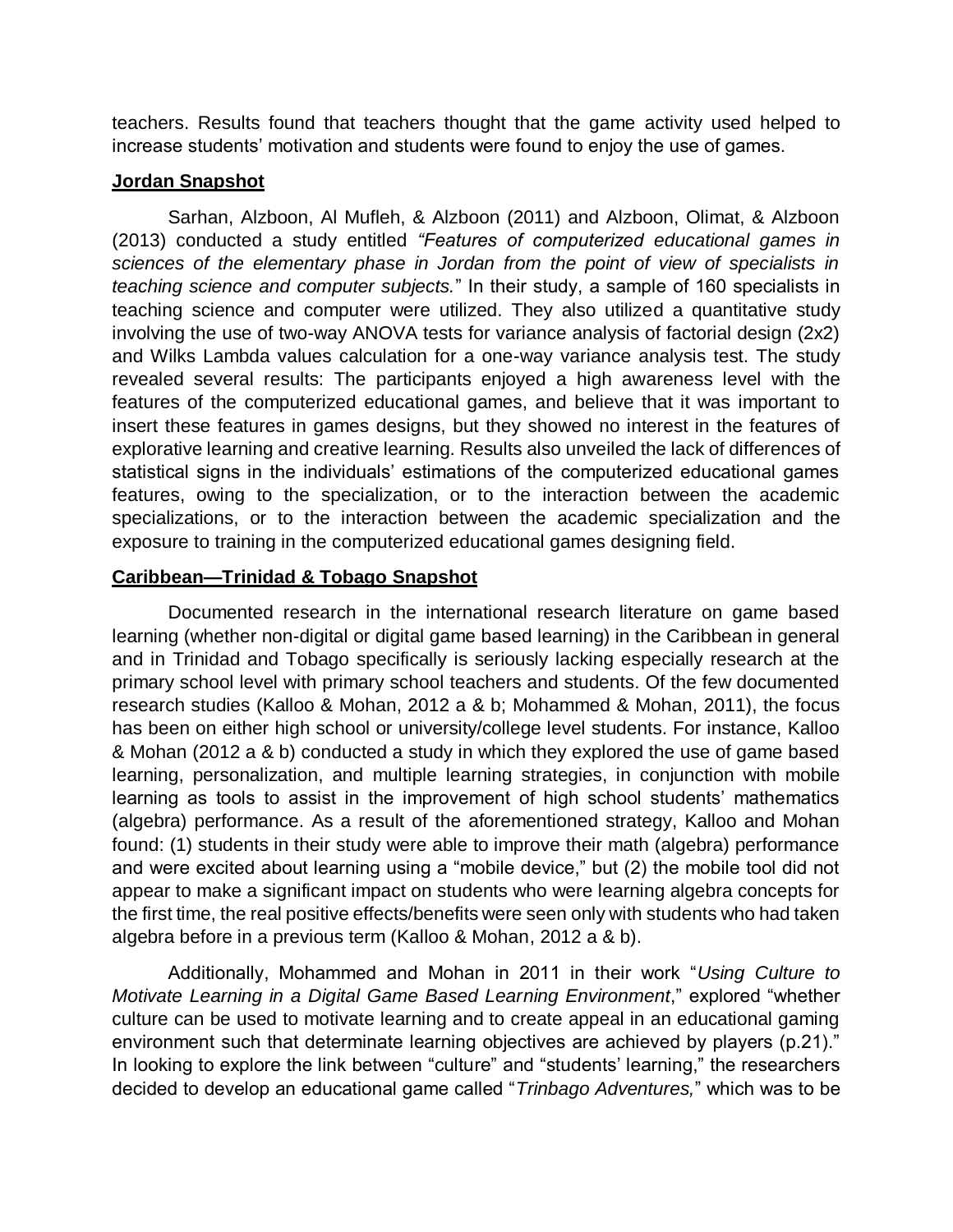"an adventure/driving game, which would offer two modes of game play: (a) allow players to either embark on treasure hunt rallies, or to go on free form exploration of the island's landscape (Mohammed & Mohan, 2011)." From students' game play, the researchers are hoping to see a link between "culture" and "learning motivation" for undergraduate university/college students.

# RESEARCH QUESTIONS

This study consisted of three standardized non-field based research questions and three field based questions (field interview questions). Thus, this study sought to answer both the standard and field-based questions. The standardized non-field based questions were:

- 1. How do Trinidadian Primary School teachers in this study describe the impact of instructional games on their students' learning of educational concepts?
- 2. What are Primary School teachers' views on the use of instructional games in their teaching?
- 3. What are Primary School teachers' views on the use of instructional games in students' learning of science and mathematics?

The field based questions were:

- 1. What are your perceptions/views on the use of a game based learning approach being employed in the traditional teaching of educational concepts, be it science, math, or otherwise?
- 2. In what ways have game based learning impacted your traditional teaching of educational concepts, be it science, math, or otherwise?
- 3. In reflecting on your students, in what ways have you seen or identified that using a game based learning approach may have impacted their learning, especially in skill(s) development?

# **METHODS**

- Quantitative section consisting of:
	- (1) Teachers completion of a 10-item Likert type quantitative questionnaire (survey)
- Qualitative section (Phenomenological Inquiry approach used) consisting of three semi-structured interview questions assessing teachers' views/perspectives on game based learning in Trinidad and Tobago's Primary School

## **Research Design**

The study employs a mixed-methods approach in order to (a) fully address the research problem and its sub-problems, and (b) to provide triangulation of data, which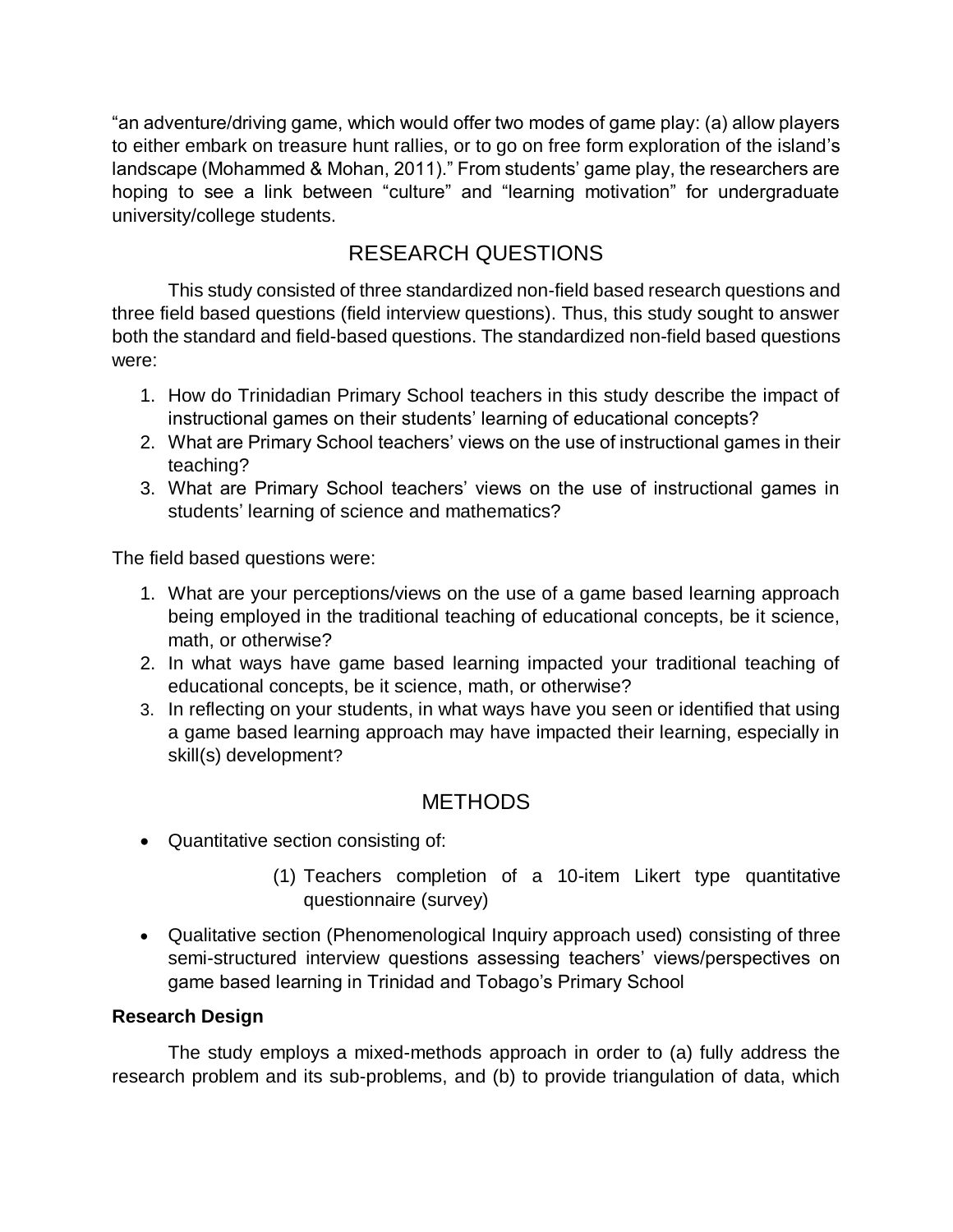would make a convincing case if both qualitative and quantitative data lead to the same conclusions (Leedy & Ormrod, 2013). This mixed-methods study involved:

- A quantitative portion employing the use of a teacher quantitative questionnaire.
- A qualitative design that used interview questions to find out primary school teachers' views on the use of games in traditional teaching in a Trinidad and Tobago's Primary School.

## **Instruments**

# **1. Teacher Quantitative Questionnaire—A Teacher Quantitative Survey**

# **Teachers' Perceptions on the Use of Game Based Learning (GBL) in Primary Instruction**

The teacher quantitative questionnaire (adapted with permission and with some modifications from Karadag, 2015) contains 10 items and utilizes a five-point Likert scale where  $5 =$  strongly agree,  $4 =$  agree,  $3 =$  neutral/no response,  $2 =$  disagree, and  $1 =$ strongly disagree. Karadag's (2015) teacher questionnaire had been field tested and the reliability rating for each of the two major subscales were reported to be: 0.79 (Cronbach Alpha rating for "the perceptions of teachers on the use of GBL in instruction"), and 0.72 (Cronbach Alpha rating for "the perceptions of teachers on their teaching and students' outcomes/benefits of using GBL").Categories of the scale include: (A) In-service teachers' perceptions on the use of GBL in primary classrooms, and (B) In-service teachers' perceptions on the contributions GBL make/made to teachers' teaching and to their students' skills/skills development.

Examples of items contained on the teacher questionnaire were:

- 1. I believe GBL can be highly effective in simplifying concepts for primary school students
- 2. I think developing games in instruction is difficult
- 3. I think GBL is not effective in primary instruction
- 4. I think GBL is time consuming in primary instruction
- 5. I think GBL can make it easier for primary school students to learn any subject (mathematics, science, or otherwise)
- 6. The use of GBL in primary school classrooms should be increased over time
- 7. I do not think GBL will contribute to the primary instructional processes
- 8. I think I can use GBL in any phase of the instructional process
- 9. I think GBL will make it easier for primary school students to excel in any subject (mathematics, science, or otherwise)
- 10.GBL is an effective strategy for assessing primary students' skills
- **2. Semi-structured Interview Questions for In-service Trinidadian Primary School Teachers:**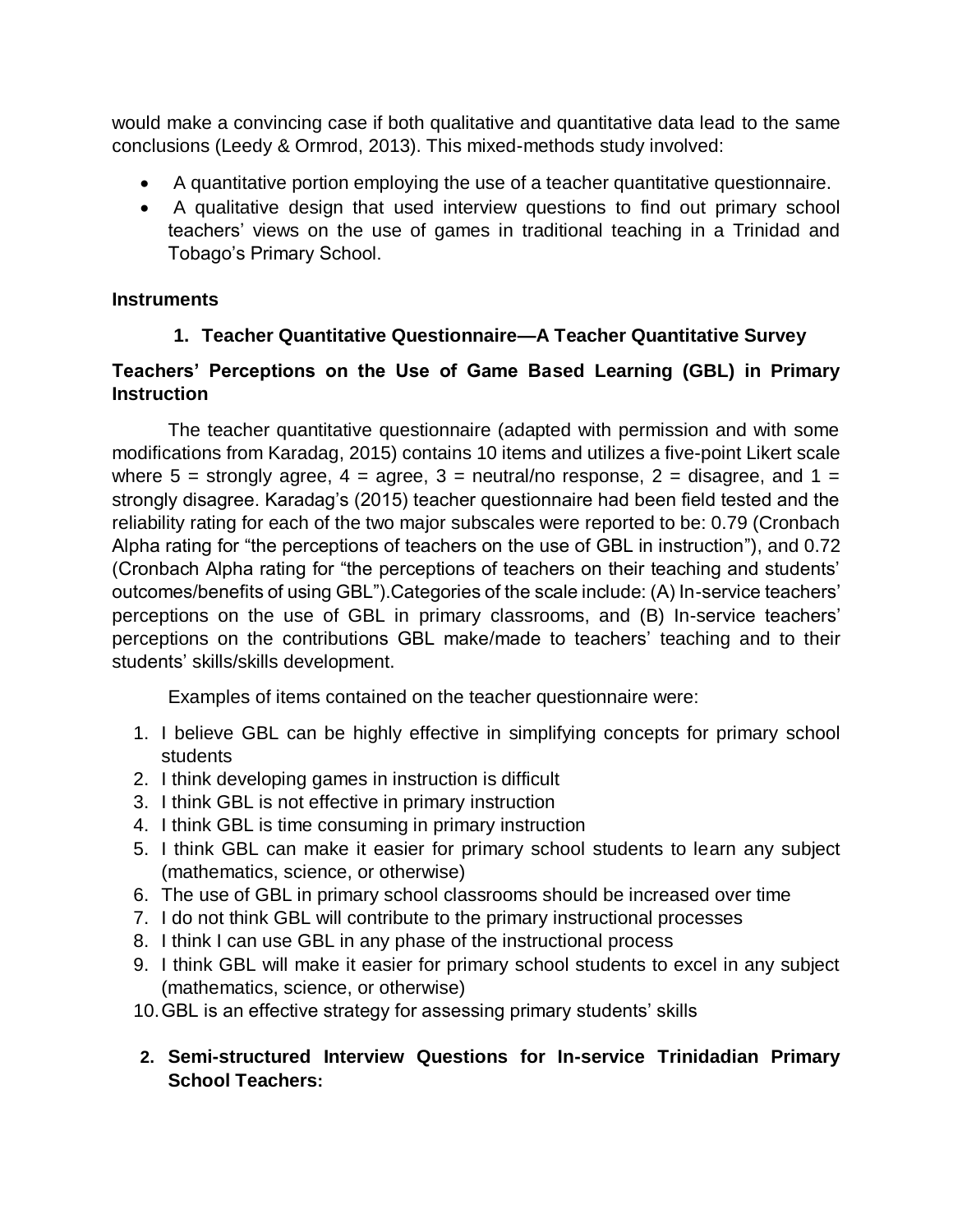The field based questions were:

- 1. What are your perceptions/views on the use of a game based learning approach being employed in the traditional teaching of educational concepts, be it science, math, or otherwise?
- 2. In what ways have game based learning impacted your traditional teaching of educational concepts, be it science, math, or otherwise?
- 3. In reflecting on your students, in what ways have you seen or identified that using a game based learning approach may have impacted their learning, especially in skill(s) development?

## **Sample Size**

15 Trinidadian teachers/practitioners participated in the interview section of this study

#### **Procedures**

1<sup>st</sup>: Administered a self-report quantitative questionnaire to the teachers to assess their views of GBL on their teaching and student outcome/outcomes.

2nd: The final research procedure involved in this mixed-methods study was the conducting of semi-structured interviews with teachers to get their views on the use of games in their lessons.

After conducting the interview, the collected data was coded and some examples of the codes that emerged were: "*positive feelings toward game based learnin*g," "*positive impact of employing game based learning in the teaching/learning processes," and "students' learned different skill(s)."*

#### **Data Analyses**

The analyses consisted of two primary components: First, a survey of teachers was taken, followed secondly by the conducting of a phenomenological, semi-structured interview process, which was used to capture teachers'/practitioners' views/perceptions on the use of game based learning in the Primary School instructional process in Trinidad and Tobago.

# RESULTS

## **Quantitative Findings**

**Survey Results.** The first part of this study sought to assess Trinidad's Primary School teachers' views of game based learning in general and specifically their students' achievement and skill(s) development over time. A quantitative questionnaire (survey) was utilized to assess the teachers' views/perspectives. Table 1 (Appendix) shows the overall percentage score of teachers for each itemized response contained within the teacher questionnaire, which where:

## **Teachers gave "strongly agreed" responses to:**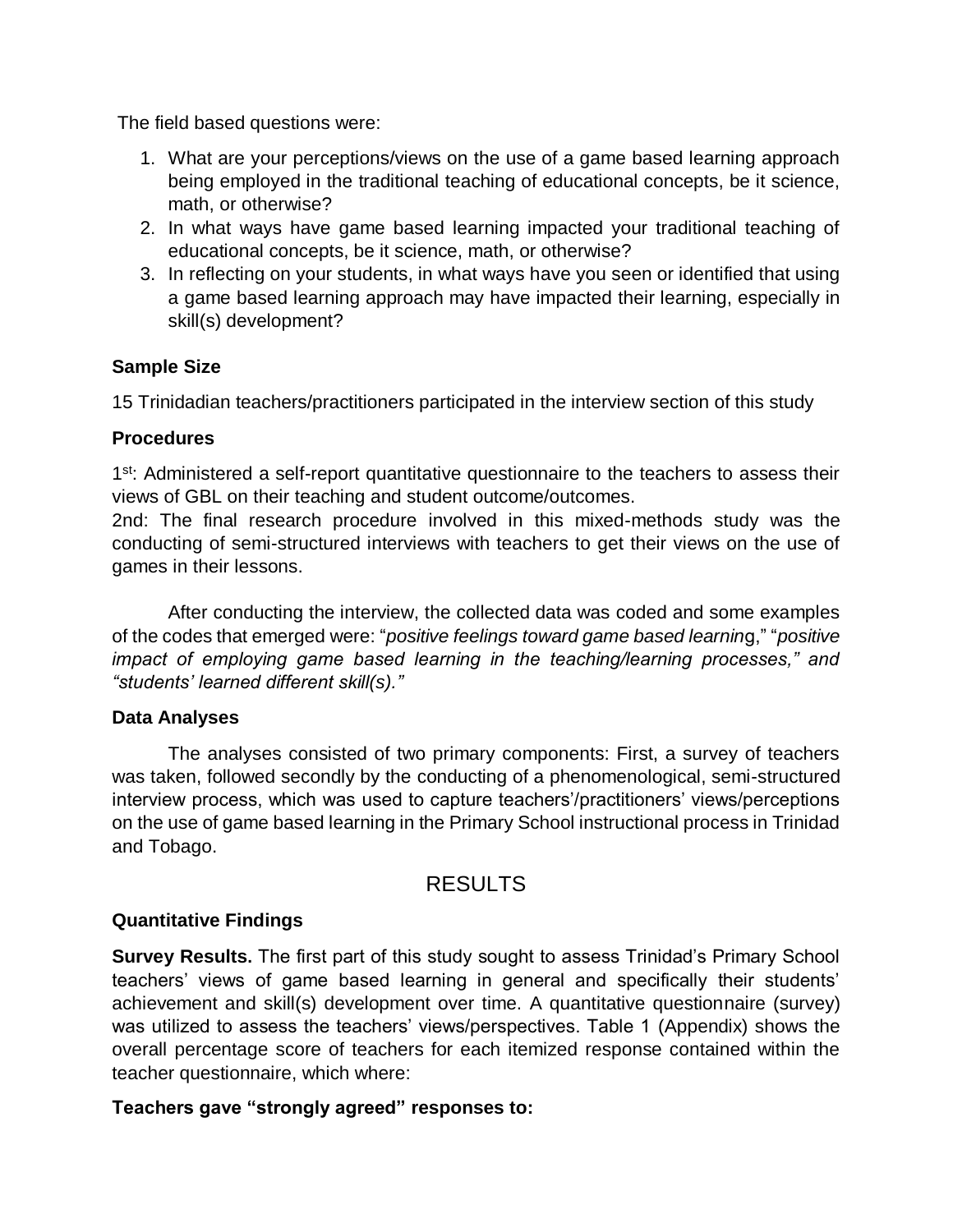*I believe game based learning can be highly effective in simplifying concepts for primary students (50%) I think game based learning can make it easier for primary school students to learn any subject (60%) The use of game based learning in primary school classrooms should be increased over time (40%)*

#### **Teachers gave "agreed" responses in full to:**

*I think I can use game based learning in any phase of the instructional process (40%) I think game based learning will make it easier for primary school students to excel in any subject (50%) Game based learning is an effective strategy for assessing primary students' skills (50%)*

#### **Teachers' gave "disagreed" responses to:**

*I think developing games in instruction is difficult (40%) I do not think game based learning will contribute to the primary instructional process (60%) I think game based learning is not effective in primary instruction (50%)*

#### **Qualitative Findings**:

The second part of this study assessed teachers' perceptions of game based learning by way of interview questions. Teachers' interview data revealed similar positive results to that seen with the quantitative questionnaire (see Table 1 Appendix); data findings all align to Karadag's (2015) Turkish findings. Overall, 90 percent of teachers interviewed expressed "*positive feelings toward game based learning"* and spoke to the "*positive impact of employing game based learning"* in the teaching/learning processes:

## **[TEACHER 1, JANE]**

**"GBL has positively impacted my teaching strategies and approaches. . . GBL[has impacted my students' skills:] organizing skills, presentation skills, sharing, taking turns, teamwork, critical thinking, problem solving, empowerment, researching skills/investigative [skills], reading/writing, and calculating skills."**

## **[TEACHER 8, GEORGINA]**

**"It is a fun way to learn[ing] …………It has made learning fun and students now have a better appreciation for math and science. They are thinking more critically and finding strategies to solve things. They are no longer depending on the teacher to give them information/answers."**

When specifically breaking down the teachers'/practitioners' responses as it relate to each of the three field research questions, their responses were given and outlined in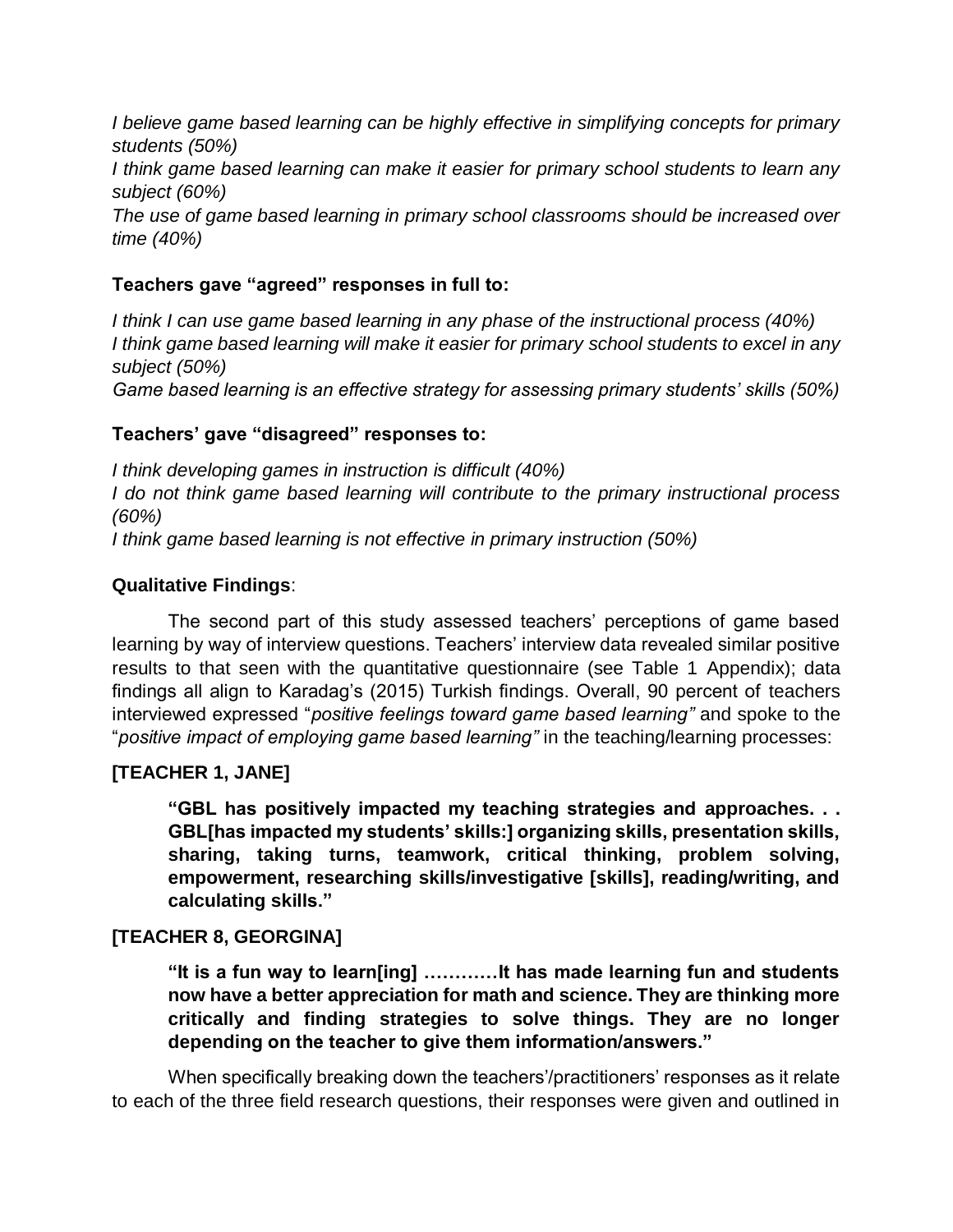the following data points presented here in this research. Thus, teachers'/practitioners' had an opportunity to express their view points on how they felt about a game based learning approach being typically employed in the traditional teaching of educational concepts, be it science, math, or otherwise.

## **[TEACHER 1, JANE]**

**"GBL[game based learning] has application and scope within the new primary curriculum. It provides a new dimension for students to be engaged and [to] actively learn science and mathematics, which in [the] long term would improve academic performance."**

## **[TEACHER 2, MADGE]**

**"I believe that GBL [game based learning] as a teaching strategy can have a positive effect on the learning of science and mathematics as they [students] are/will be provided with opportunities to be actively involved in their learning (as they are learning by doing)."**

#### **[TEACHER 3, MARIA]**

**"GBL is an important element of learning and achievement at all levels . . . we need to continue these efforts."**

#### **[TEACHER 6, PATRICIA]**

**"This strategy should definitely be adopted at all levels of the education system. The benefits of employing this strategy are patently clear to those who use the time to fill time when formal teaching has been achieved but these moments stand out in students' minds, learning and fun. E-games would increase students' success."**

#### **[TEACHER 7, JACKIE]**

**"GBL does have a positive impact on student learning[;] however[,] I would like to suggest an exploration of student-created games as well as digital games for older primary and lower secondary students."**

Teachers'/practitioners' were asked about the ways in which game based learning have impacted their traditional teaching and their students' learning process, which included their development of skills over time. Teachers spoke to the *positive impacts of game based learning on their teaching* and their *students' learning a variety of different skills:*

#### **[TEACHER 2, MADGE]**

**"The GBL approach has helped my student [with a disability] to retain**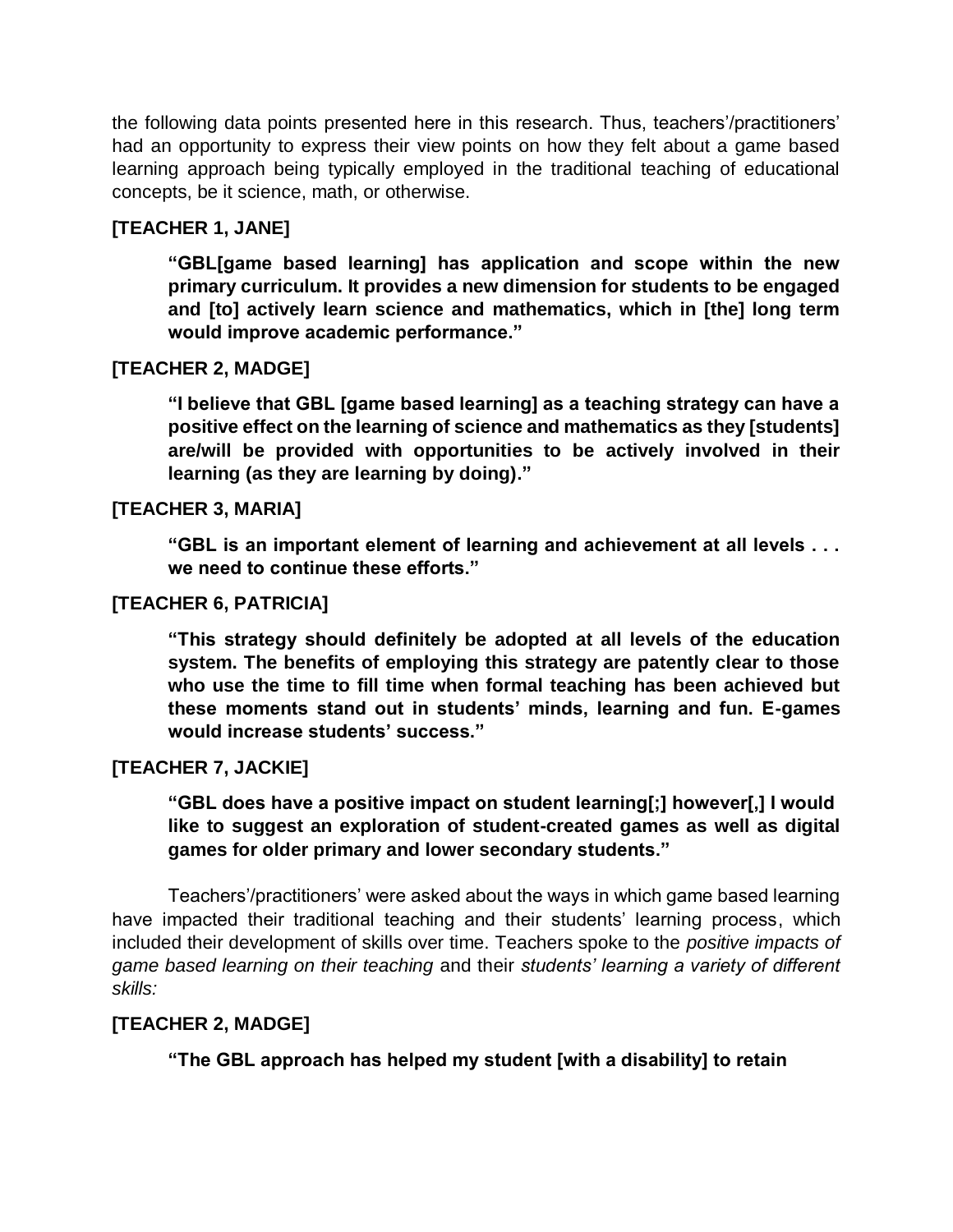**knowledge about numerals, for example, which is something difficult to grasp by children with Down Syndrome."**

#### **[TEACHER 3, MARIA]**

**"It is motivating, arouse interest, great for an introduction to the topic, enrichment lesson or reinforcement lesson . . . [results in] problem solving skills development."**

#### **[TEACHER 6, PATRICIA]**

**"I strongly agree that GBL has worthwhile benefits . . .many students will be keen to participate in the games and will benefit from it[,] especially those who have ADHD whose focus is not long."**

Despite the prevailing positive views of GBL, there was very minor reservation expressed about fully embracing GBL:

#### **[TEACHER 1, JANE]**

## **". . . It is not always practical or simple to execute given the short time to introduce, explain, demonstrate, play, reflect, and assess in the given time, not to mention managing student control and participation. It can get quite challenging at times."**

In examining the responses of the teachers about game based learning and its impact on their students, both quantitative and qualitative data seem to suggest that the prevailing view point is that *"GBL positively impacts" the teaching/learning processes and "leads to skills development"* in students.

## DISCUSSION AND CONCLUSION

The majority of teachers who responded to the questionnaire administered to them believed that "game based learning is an effective strategy for assessing primary students' skills," "can be used in any phase of the instructional process," and "should be increased over time." The aforementioned data findings align with that of Karadag's (2015) findings with pre-service teachers in Turkey. Interview data also revealed that 90 percent of teachers interviewed expressed "*positive feelings toward game based learning"* and spoke to the "*positive impacts of employing game based learning"* in the teaching/learning processes. There were those teachers who felt that game based learning could be used with students with disabilities, for example: Downs Syndrome and ADHD, and those who felt that their students developed critical thinking and problem solving skills among other skills as a result of them employing game based learning in the teaching/learning processes. Thus, from both quantitative and qualitative findings it can be deduced that "GBL positively impacts" the teaching/learning processes and this finding aligns with Biffi et al. (2016), Chen, Kuo, Lou, & Shih (2012), Kalloo & Mohan (2012 a & b), Kirikkaya, Iseri, & Vurkaya (2010), and Pinder (2013 & 2008).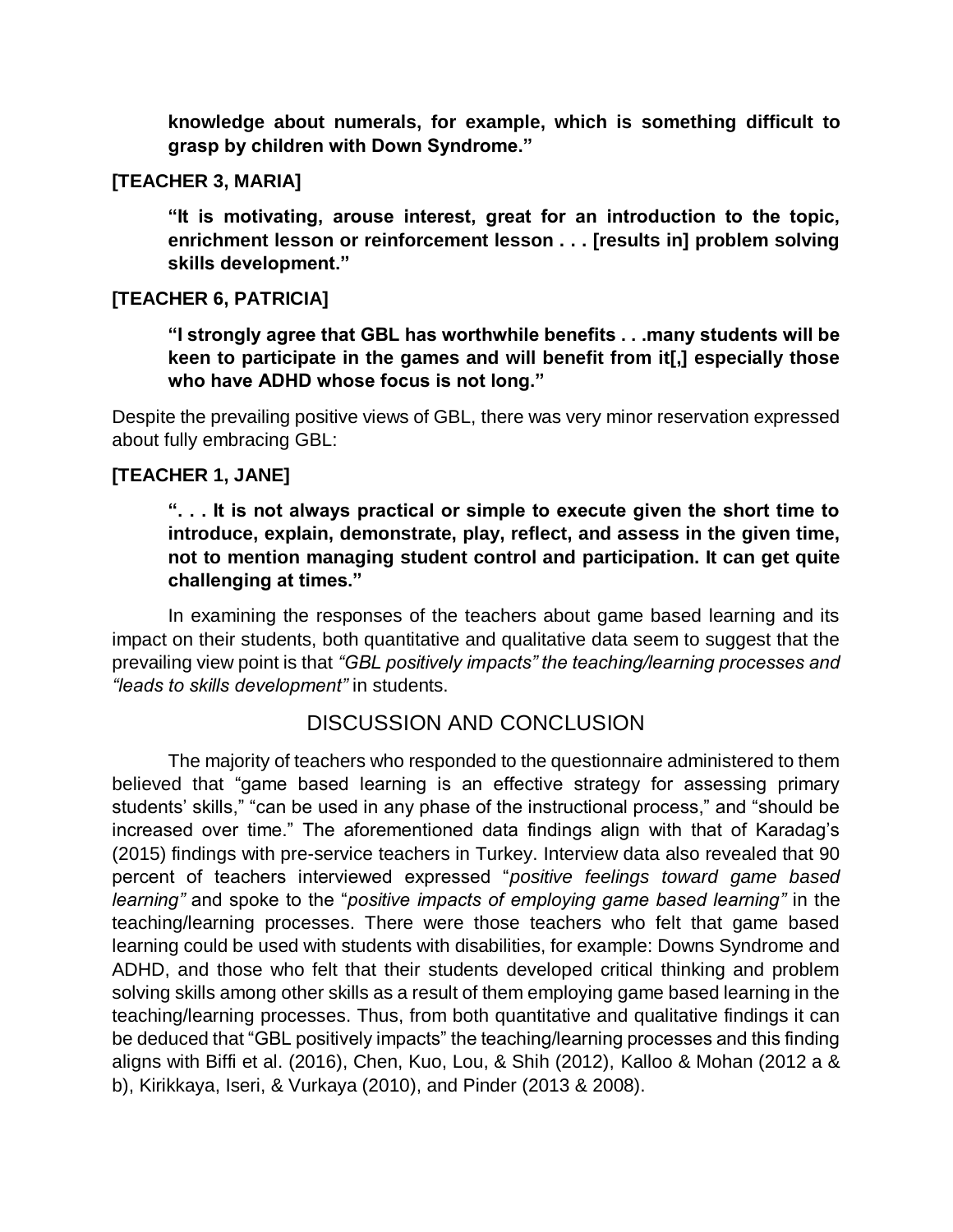# Limitations of the Study

The present study had several limitations, which may affect the interpretation of the results. For the quantitative part of the study, only a small sample of teachers chose to participate. Also, a convenience sampling of participants was used instead of a true random sampling technique. Thus, due to these limitations mentioned beforehand, the findings of this study may not be generalized to a larger population of Trinidad and Tobago's teachers.

# Recommendations for Future Research

This study was primarily a small scale qualitative study with some quantitative elements (use of a questionnaire to collect data from teachers), which were used to collect findings on Trinidad and Tobago's primary school teachers' views or perceptions of the use of game based learning as a teaching strategy. To help to fill in the existing research gap on game based learning research in Trinidad and Tobago, it is suggested that more quantitative, qualitative, or mixed-methods research be conducted that can assess/examine in-service and pre-service teachers' views/perceptions of game based learning as a teaching strategy in Trinidad and Tobago's primary and pre-schools.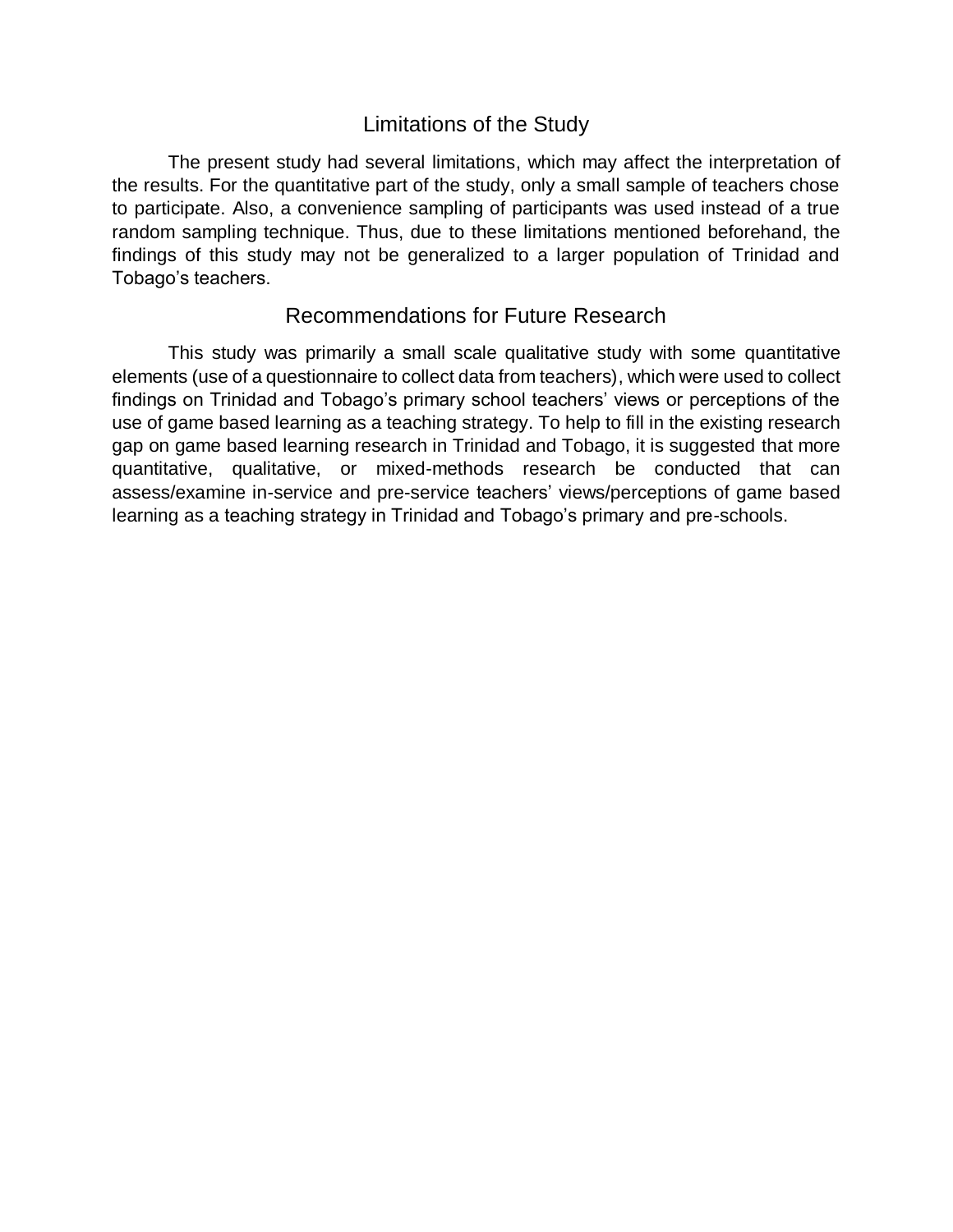# REFERENCES

- Alzboon, S. O., Olimat, K. M., & Alzboon, M. S. (2013). Features of computerized educational games in sciences of the elementary phase in Jordan from the point of view of specialists in teaching science and computer subjects. *EDUCATION*, *133*(3), 247–260.
- Ariffin, M. M., Oxley, A., & Sulaiman, S. (2014). Evaluating game based learning effectiveness in higher education. *Procedia-Social and Behavioral Sciences*, *123*, 20–27.
- Biffi et al. (2016). Developing an educational tool to model food chains. *Electronic Journal of Science Education, 20*(1), 40–53.
- Cheng, Y. M., Kuo, S. H., Lou, S. J., & Shih, R. C. (2012). The construction of an online competitive game based learning system for junior high school students. *The Turkish Online Journal of Educational Technology, 11*(2), 214–227.
- Kalloo, V., & Mohan, P. (2012b, April). MobileMath: An innovative solution to the problem of poor mathematics performance in the Caribbean. *Caribbean Teaching Scholar, 2*(1), 5–18.
- Kalloo, V., & Mohan, P. (2012A, March). Correlating questionnaire data with actual usage data in a mobile learning study for high school mathematics. *Electronic Journal of e-Learning, 10*(1), 76–89.
- Karadag, R. (2015). Pre-service teachers' perceptions on game based learning scenarios in Primary Reading and Writing instruction courses. *Educational Sciences: Theory & Practice*, *15*(1), 185–200.
- Kirikkaya, E. B., Iseri, S., & Vurkaya, G. (2010). A board game about space and solar system for Primary school students. *The Turkish Online Journal of educational Technology, 9*(2), 1–13.
- Leedy, P. D., & Ormrod, J. E. (2013). *Practical research: Planning and design*. Boston, MA: Pearson. Mohammed, P., & Mohan, P. (2011). Using culture to motivate learning in a digital game based learning environment. *Caribbean Teaching Scholar*, *1*(1), 21–33.
- Naik, N. (2015). *Non-digital game based learning in higher education: a teacher's perspective.* Paper presented at the European Conference on Games Based Learning. Academic Conference International Limited. Retrieved June 8, 2016 from http://search.proquest.com/docview1728409734?
- Pastore, R. S., & Falvo, D. A. (2010). Video games in the classroom: Pre-and in-service teachers' perceptions of games in the K–12 classroom. *International Journal of Instructional Technology and Distance Learning, 5*(12), 49–57.
- Pinder, P. J. (2013). Using instructional games as an innovative tool to improve science learning among elementary school students*. EDUCATION*, *133*(4), 434–438.
- Pinder, P. J. (2008). *Utilizing instructional games to improve students' conceptualization of science concepts: Comparing K students' results with grade 1, are there*  differences? Paper presented at the 31<sup>st</sup> Regional Eastern Educational Research Association (EERA) Conference, Hilton Head Island, SC.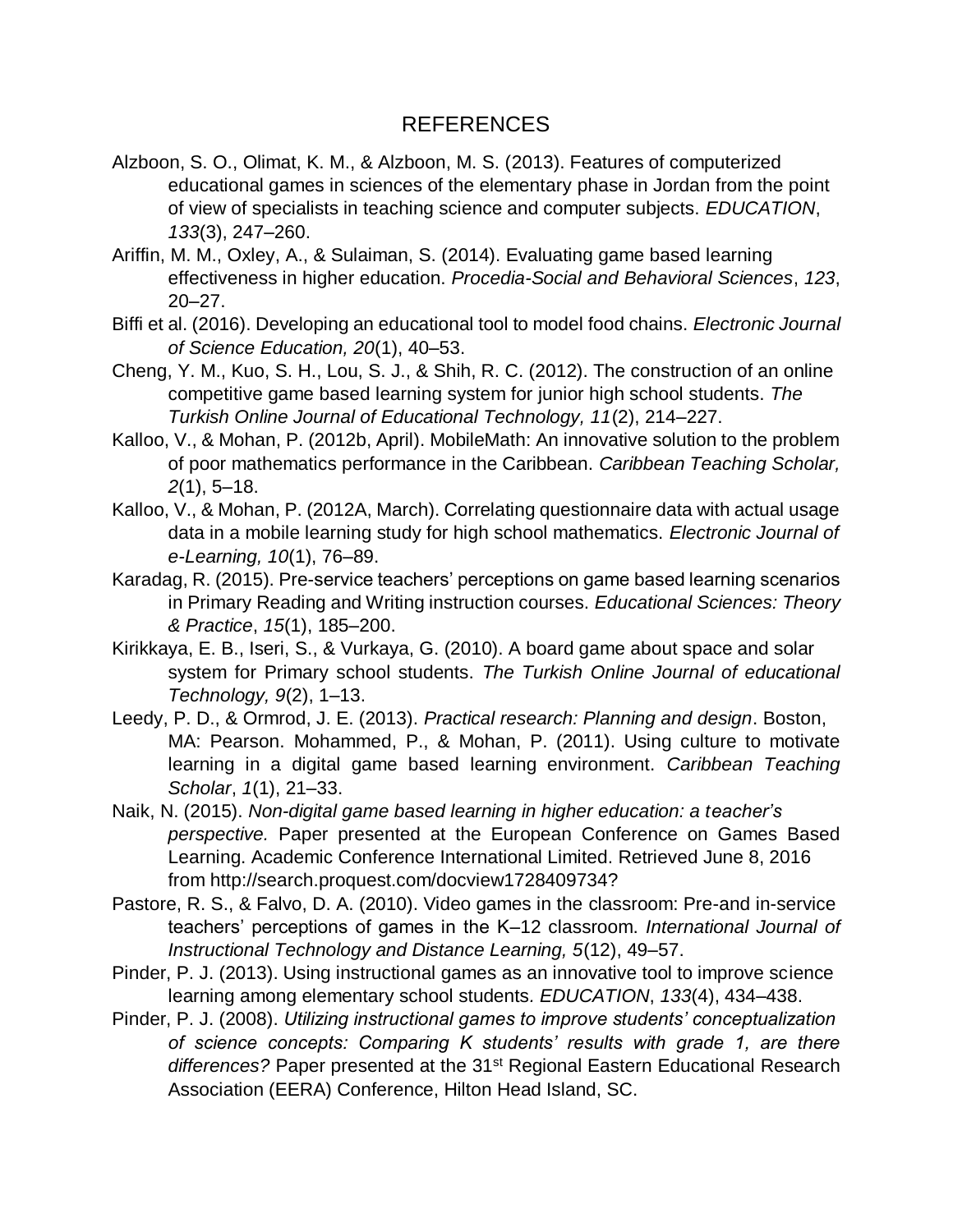- Sarhan, K. A., Alzboon, S. O., Al Mufleh, K., & Alzboon, M. S. (2011). Features of computerized educational games in sciences of the elementary phase in Jordan from the point of view of specialists in teaching science and computer subjects. *EDUCATION*, *131*(4), 865–884.
- Sawyer, R. K. (2004). Creative teaching: Collaborative discussion as disciplined improvisation. *Educational Researcher*, *33*(2), 12–20.
- Su, C. H., & Cheng, C. H. (2013). 3D game-based learning system for improving learning achievement in software engineering curriculum. *The Turkish Online Journal of Educational Technology, 12*(2), 1–12.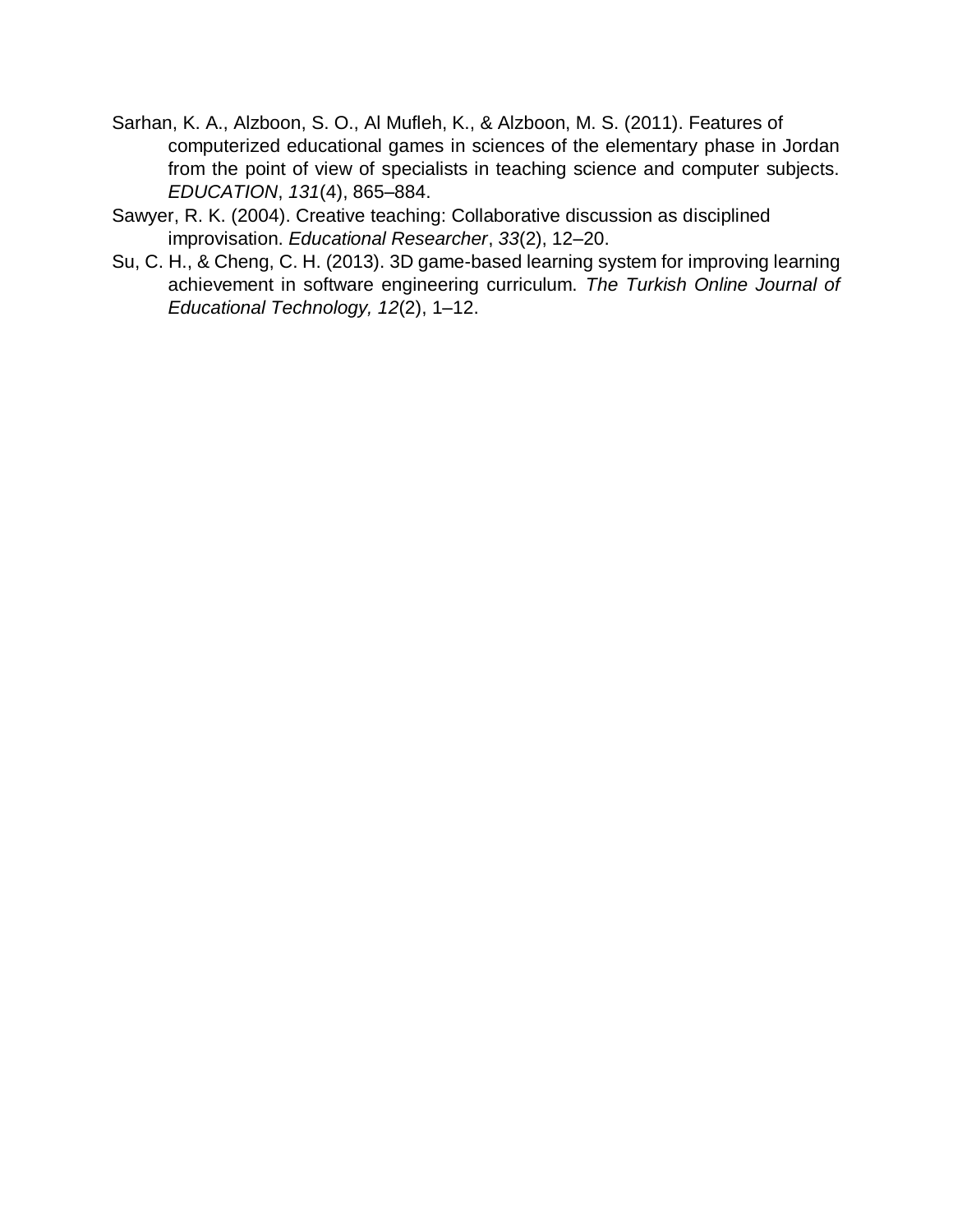# **Dr. Patrice Juliet Pinder's Bio**

**Dr. Patrice Juliet Pinder** is a native of Nassau, Bahamas, and currently is a visiting Science, Technology, Engineering, and Mathematics (STEM) Education Researcher and STEM Team Leader in Research Development at the University of the West Indies' (UWI's) School of Education, Faculty of Humanities and Education, St. Augustine, Trinidad and Tobago. Recently, Dr. Pinder was selected to be the Untested Ideas Research Center's new editor for the *International Journal of Education and Culture* (*IJEC*). Moreover, Pinder is a scholar/academic who has worked in several international institutions in the USA (Indiana University, Indianapolis, Indiana, & Morgan State University, Baltimore, Maryland), the Bahamas (The College of the Bahamas), and Trinidad and Tobago (currently). She has produced about 30 scholarly research products and currently serves as an external reviewer for some STEM dissertation students at Niagara University, New York.

Dr. Pinder's research studies, which have been published in international journals and presented at international conferences focus on:

- gamification of K–16 education
- **STEM equity**
- Social justice in education/education equity in general
- Cultural/ethnic differences influence/impact on Afro-Caribbean, African American, and African students' learning patterns in STEM

Dr. Pinder's research on "social justice" in education is currently being used at Boston University in the Education Graduate Course/Class AP 551. Prior to this, Boise State University (EDTECH 541, Spring 2009) and the University of Wisconsin at Stout (EDUC 696C, 2012) graduate classes/students also utilized Dr. Pinder's research in game based learning (gbl).

Dr. Pinder created a game based learning which was field and research based at the University of the West Indies' (UWI's) School of Education in Trinidad and Tobago and she also co-wrote a funded grant application of \$58,000 (Pinder contributed 80% to the funded grant application). All of the aforementioned serves as an extension of Pinder's 2008-2013 earlier works on game based learning in the United States.

If you would like to collaborate or to speak further with Dr. Pinder, you may reach her at patricepinder@yahoo.com